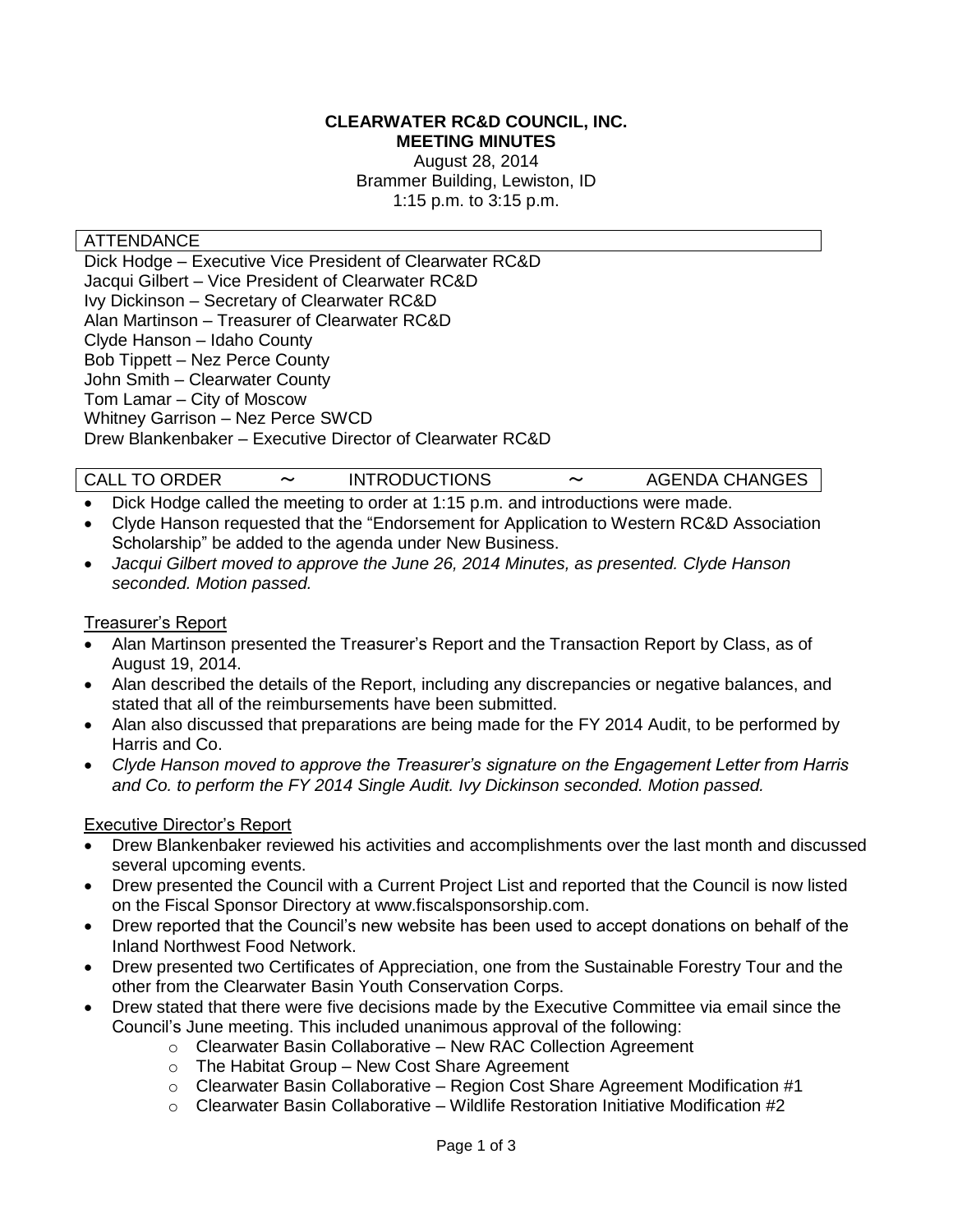# $\circ$  Clearwater Basin Collaborative – Administrative Assistant Contract Renewal

### NEW BUSINESS

#### Endorsement for Application to Western RC&D Association Scholarship

- Clyde Hanson presented an overview of the Western RC&D Assoc. Scholarship, in the amount of \$500, and reported that no applications had been received by the Western RC&D Assoc. The Assoc. extended the application deadline and Clyde encouraged his grandson to submit an application. Clyde recommended that the Council support and endorse an application made by Jonathan Buckendorf.
- Council members reviewed the Scholarship application and the applicant's intent to attend the University of Utah.
- *Jacqui Gilbert moved that the Council endorse the scholarship application, as presented. Alan Martinson seconded. Clyde Hanson abstained. Motion passed.*

# Council Annual Meeting Planning

- The Council Members discussed the plan and scope for the upcoming Annual Meeting.
- The Council agreed on October  $2^{nd}$  as the date and Hearthstone Bakery in Kamiah as the location.
- Ivy, Alan, and Jacqui agreed to serve on the Nominating Committee for the Officers Elections.
- Drew agreed to distribute the Annual Meeting invitation and would work with Hearthstone Bakery and the Nominating Committee to prepare for the meeting.

# Idaho Firewise – Professional Services Contract Renewal

- Drew Blankenbaker presented the Professional Services Contract Renewal for the Executive Director of Idaho Firewise, as distributed prior to the meeting.
- Drew described the updated terms of the contract renewal, including an updated Scope of Work, attached as Exhibit A, and the change of the duration of the Agreement to be for 18 months.
- The Council reviewed the updated Professional Services Agreement and agreed that the contract terms were acceptable and necessary for the continued success of the Idaho Firewise project.
- *Tom Lamar moved to approve the Professional Services Contract Renewal, as presented and directed staff to gather the appropriate signatures on the Agreement. Clyde Hanson seconded. Ivy Dickinson abstained. Motion passed.*

### FY 2015 Draft Budget

- Alan Martinson presented the latest draft of the FY 2015 Budget. Alan reviewed the revised structure of the Draft FY 2015 Budget and the Council was invited to provide comments and questions prior to the Annual Meeting.
- Drew provided Council members with a draft of the Operating Reserve Fund Policy, to be approved in conjunction with the FY 2015 Budget. Drew also presented the Council with a draft of the Project Administrator Job Duties, as well as a draft of the Fiscal Sponsorship Project Criteria, both to be discussed at a future Council meeting. Drew also provided the Council with a Lease Agreement Addendum from Team Idaho Property Management and the Council agreed that the current office space was adequate for the organization's needs.
- *Tom Lamar moved to approve the renewal of the Council's Office Space Lease Agreement Addendum, as presented. Jacqui Gilbert seconded. Motion passed.*

### Idaho Nonprofit Center Annual Conference

 Drew provided the Council with a press release from the Idaho Nonprofit Center, announcing that the Council was nominated for the Idaho Nonprofit Excellence Award and was invited to attend the awards dinner in Boise, ID on September 23, 2014